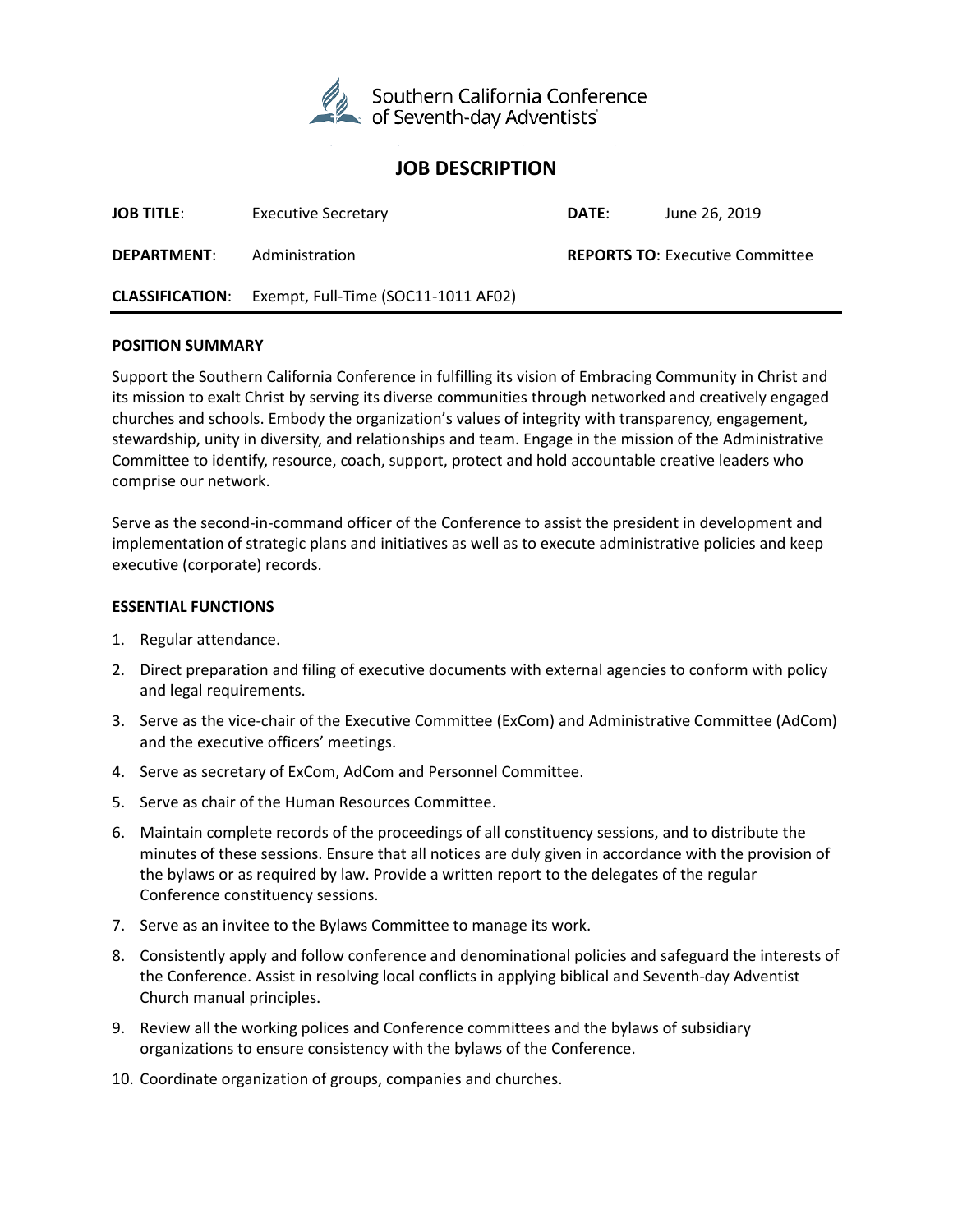- 11. Supervise executive assistant in issuing proper credentials and licenses, and updating denominational yearbook information, vital records, and reports, and other records at the principal office of the Conference.
- 12. Supervise the work of the Conference clerk with statistical reports, membership records, and the training of local church clerks.
- 13. Oversee the human resources team to engage employees in the mission, vision and values of the Conference, and departmental procedures and policies.
- 14. Administer all calls for pastors to serve in or from the Conference.
- 15. Administer requests for continuing education, sabbatical, and advance degrees of pastors.
- 16. Assist officers in pastoral ordinations, church dedications groundbreakings, and special events.
- 17. Work with the officers on disciplinary actions as needed.
- 18. Comply with policies and procedures of the Conference, including but not limited to those in the employee handbook, and the North American Division Working Policy.
- 19. Perform other duties as assigned.

#### **REQUIRED QUALIFICATIONS**

To perform this job successfully, the individual must:

- Perform each essential duty and responsibility satisfactorily, and
- Be a member of the Seventh-day Adventist Church in good standing, and
- Possess a proven track record of effective leadership, judgment, collaboration and learning, and character above reproach, and
- Meet the requirements listed below.

## **Education and Experience**

Undergraduate college degree from a recognized institution and a Master of Divinity degree from a Seventh-day Adventist institution is required. A minimum of ten (10) years of denominational, administrative and leadership experience is required.

## **Competencies**

- Adherence to the ministerial code of ethics
- Strategic-thinking skills.
- Results-oriented in leading and motivating others, and in setting goals.
- High level of emotional and social intelligence.
- Value teamwork.
- High level of accountability.
- Understanding of business and financial aspect.
- Current on relevant aspects affecting the Conference.
- Problem-solving and analytical skills.
- Highly organized; able to prioritize, delegate, and oversee multiple projects and direct reports.
- Excellent communication skills and interpersonal skills.
- Build relationships and ability to relate to diverse peoples and cultures.
- Operational knowledge of the Seventh-day Adventist Church structure and policies.
- Computer literacy in Microsoft Office Suite and Internet search engines.
- Discreet; able to maintain strict confidentiality of privileged information.